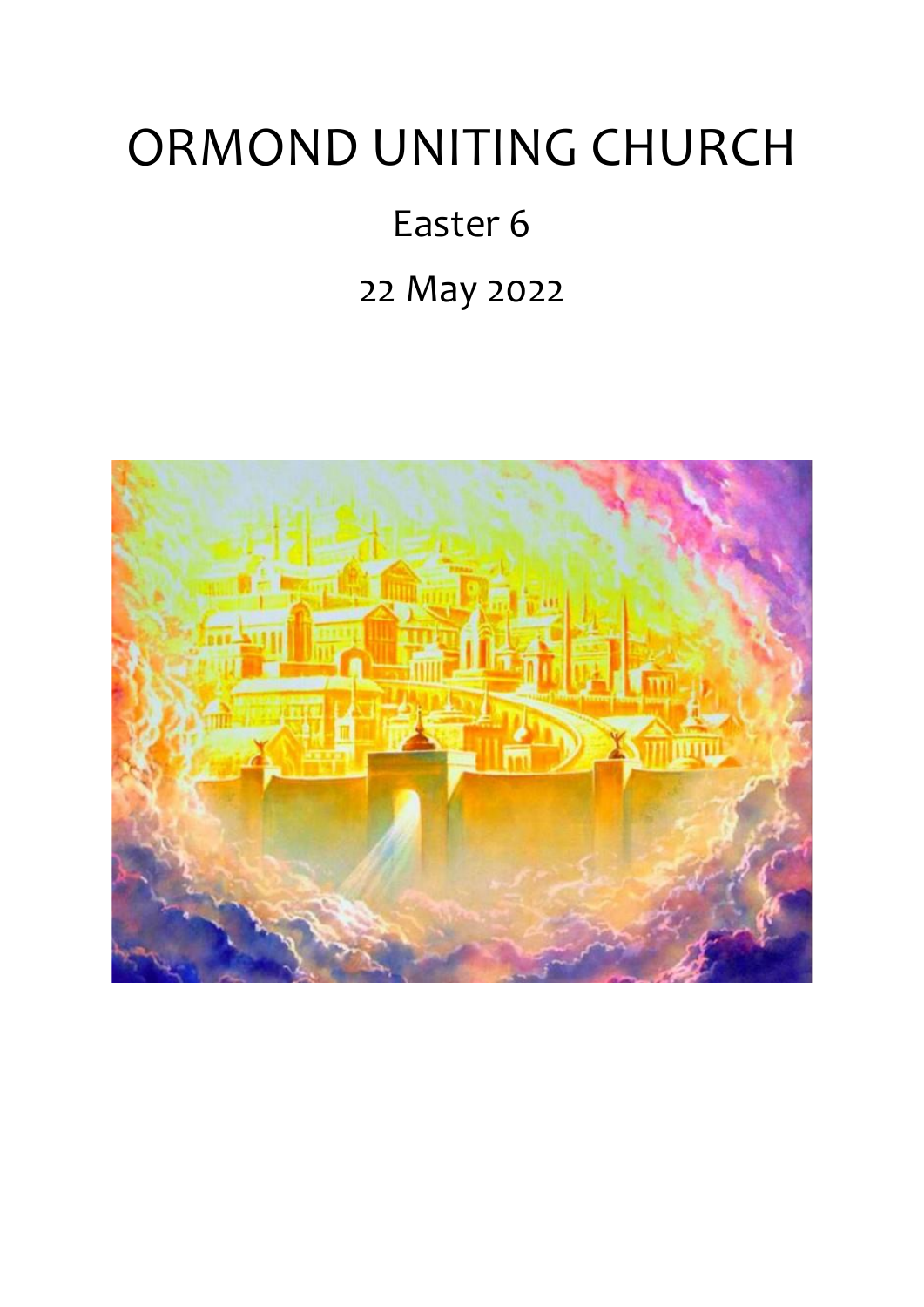### WORSHIP AT HOME

*This time is an opportunity to be still, seeking to be aware of the presence of God within.*

*Carve out a time for this practice; prepare yourself, as you might for a usual Sunday morning and remember that there are others from the congregation gathering at the same time as you. There are also many from the church around the globe who are gathering to seek the presence of God as we are.*

*Prepare a space in the house; find a comfortable chair, light a candle, turn off distracting noises and close the door if that will help you to be still. This is something that does not need to be hurried.*

### Greeting

Christ is risen! **He is risen indeed**

### Call to worship

God calls us to this place, a haven for healing and hope. We come, with the pain of our burdens, we come to hear God's Word of hope for us. Together, we will sing songs of joy; each of us will hear God whisper our name, 'Beloved of my heart.' We join our voices in prayer and praise; we sing of our longing for new lives. Here, our shadowed corners are filled with Light; here we discover that God dwells in us. And not just us, for God would teach all to love; God's Spirit would lead all peoples in peace.

### Opening Prayers

#### Adoration, Confession and Forgiveness:

Lord God the Almighty, you bless us with all that you have created: you teach us to swim in the bright crystal water of life; you cook breakfast for us in that eternal city; you open your heart to us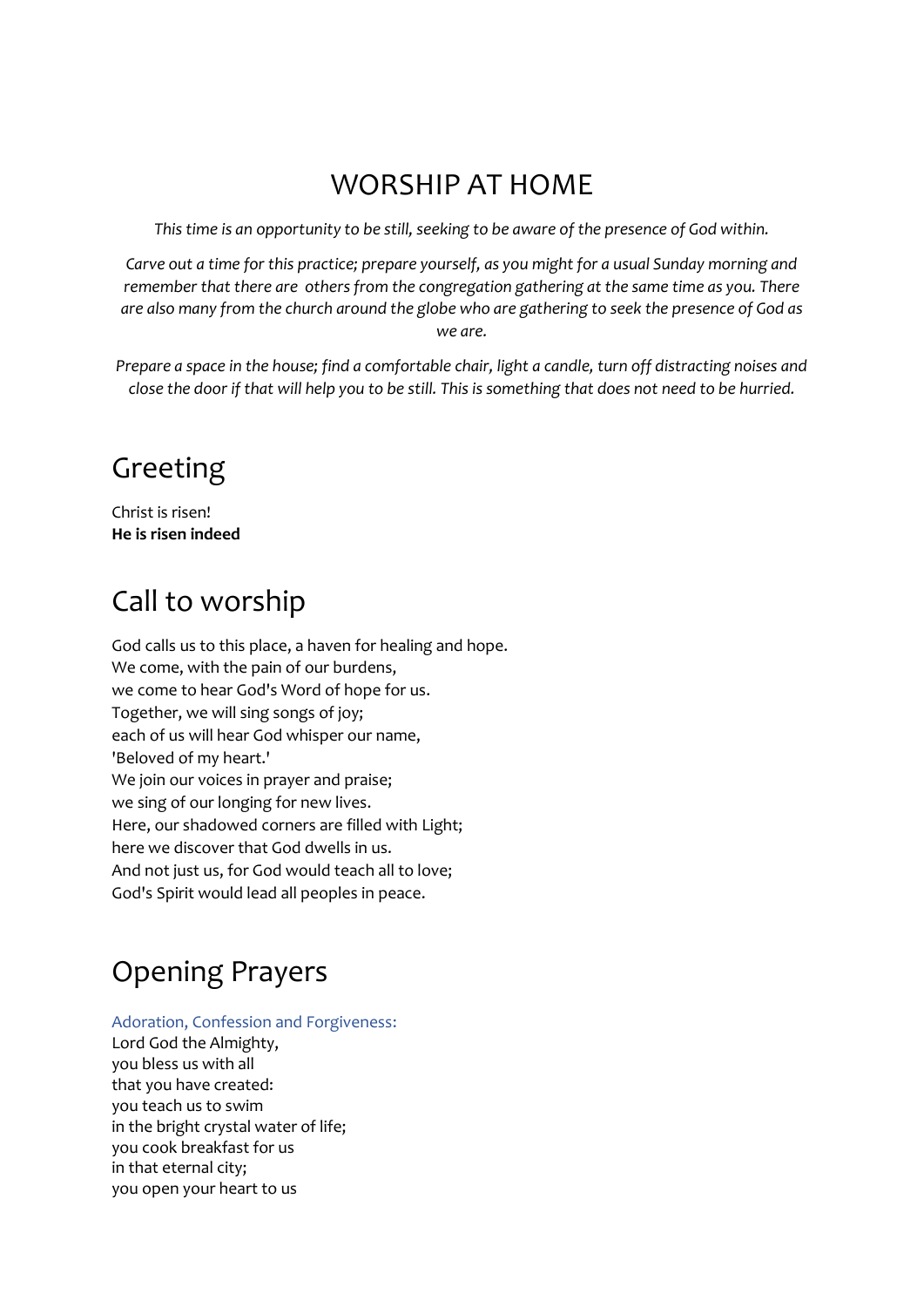and will never close its door. We worship you.

Jesus Christ, Lamb of God: you stand at the door, your hand on the knob, your coat over your arm, ready to go away. Yet you do not leave us trouble-hearted, but fill our emptiness with your peace. We praise you.

Holy Spirit, God-sent Gift: you come to our defense when we are falsely accused; you rescue us from the school yard bully who always picks on us; you sit by our beds and comfort us when the nightmares of life keep us awake. We open our hearts to you.

God in Community, Holy in One, we sing for joy to you.

#### PRAYER OF CONFESSION

Because you dwell in our hearts, Eternal God, you know how the anger, the pain, the bitterness of our lives try to crowd you out.

**The noise of the world deafens us to that Word which can heal us.** 

We want our children to be good, kind, and gentle to others, **and then they hear us call others names, and speak of them with demeaning words.** 

Our desire for revenge towards those who have hurt us shows that

**your peace, indeed, is not in us.**

You promise a new heaven and a new earth,

**so create new spirits and new lives within us, Healing God.** Shattered by our sin, your heart can still heal our brokenness.

**Your Spirit, living deep within our souls, can teach us faithful ways. Your Word, Jesus Christ our Lord, whispers to us of your mercy, your hope, your love.**

 *Silence is kept*

#### ASSURANCE OF PARDON

The Word which can transform us is not some idle gossip, but good news for us. It fills us with forgiveness, equips us for service, and sends us forth to love others as God loves us. **In our midst, the Holy Spirit teaches us all we need to know, gives us what we need in order to be faithful, and fills us with peace. Thanks be to God. Amen.**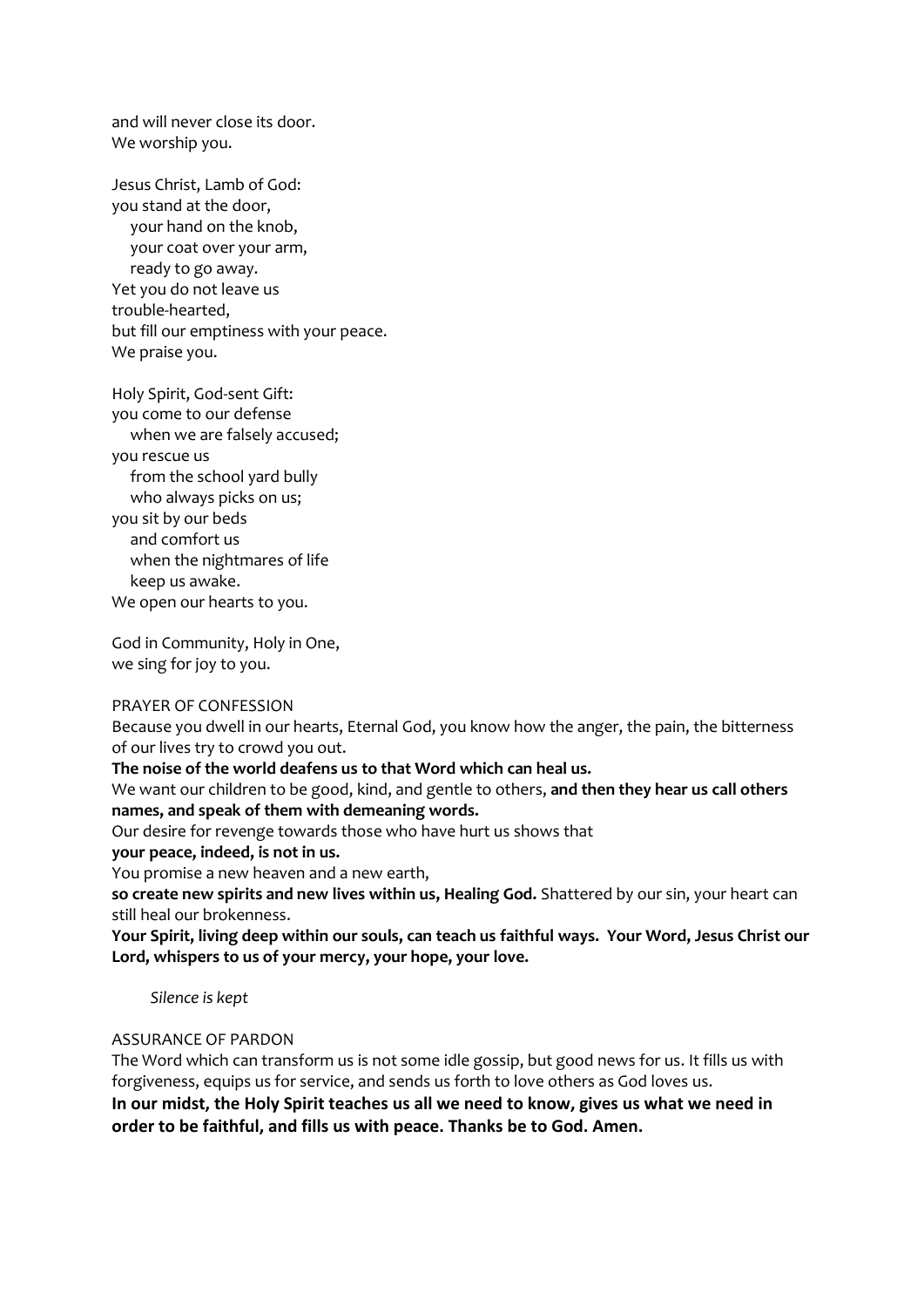#### **THE PEACE:**

The Peace of the Lord be always with you **And also with you**

#### The Service of the Word

Your Word, oh Lord, is a lamp to our feet; **A light to our path**

#### Psalm 67: (Read responsively)

<sup>1</sup>May God be gracious to us and bless us and make his face to shine upon us, **2 that your way may be known upon earth, your saving power among all nations.** <sup>3</sup> Let the peoples praise you, O God; let all the peoples praise you.

**<sup>4</sup>Let the nations be glad and sing for joy, for you judge the peoples with equity and guide the nations upon earth.** 

<sup>5</sup>Let the peoples praise you, O God; let all the peoples praise you.

**<sup>6</sup>The earth has yielded its increase; God, our God, has blessed us.**

<sup>7</sup>May God continue to bless us; let all the ends of the earth revere him.

#### REVELATION 21:10 -22:5

<sup>10</sup>And in the spirit he carried me away to a great, high mountain and showed me the holy city Jerusalem coming down out of heaven from God. <sup>11</sup>It has the glory of God and a radiance like a very rare jewel, like jasper, clear as crystal. <sup>12</sup>It has a great, high wall with twelve gates, and at the gates twelve angels, and on the gates are inscribed the names of the twelve tribes of the Israelites; <sup>13</sup>on the east three gates, on the north three gates, on the south three gates, and on the west three gates. <sup>14</sup>And the wall of the city has twelve foundations, and on them are the twelve names of the twelve apostles of the Lamb. <sup>15</sup>The angel who talked to me had a measuring rod of gold to measure the city and its gates and walls. <sup>16</sup>The city lies foursquare, its length the same as its width; and he measured the city with his rod, fifteen hundred miles; its length and width and height are equal. <sup>17</sup>He also measured its wall, one hundred and forty-four cubits by human measurement, which the angel was using. <sup>18</sup>The wall is built of jasper, while the city is pure gold, clear as glass. <sup>19</sup>The foundations of the wall of the city are adorned with every jewel; the first was jasper, the second sapphire, the third agate, the fourth emerald,  $20$ the fifth onyx, the sixth cornelian, the seventh chrysolite, the eighth beryl, the ninth topaz, the tenth chrysoprase, the eleventh jacinth, the twelfth amethyst. <sup>21</sup>And the twelve gates are twelve pearls, each of the gates is a single pearl, and the street of the city is pure gold, transparent as glass.  $^{22}$  I saw no temple in the city, for its temple is the Lord God the Almighty and the Lamb. <sup>23</sup>And the city has no need of sun or moon to shine on it, for the glory of God is its light, and its lamp is the Lamb. <sup>24</sup>The nations will walk by its light, and the kings of the earth will bring their glory into it. <sup>25</sup>Its gates will never be shut by day—and there will be no night there. <sup>26</sup> People will bring into it the glory and the honour of the nations.<sup>27</sup>But nothing unclean will enter it, nor anyone who practises abomination or falsehood, but only those who are written in the Lamb's book of life. 22:<sup>1</sup>Then the angel showed me the river of the water of life, bright as crystal, flowing from the throne of God and of the Lamb<sup>2</sup>through the middle of the street of the city. On either side of the river is the tree of life with its twelve kinds of fruit, producing its fruit each month; and the leaves of the tree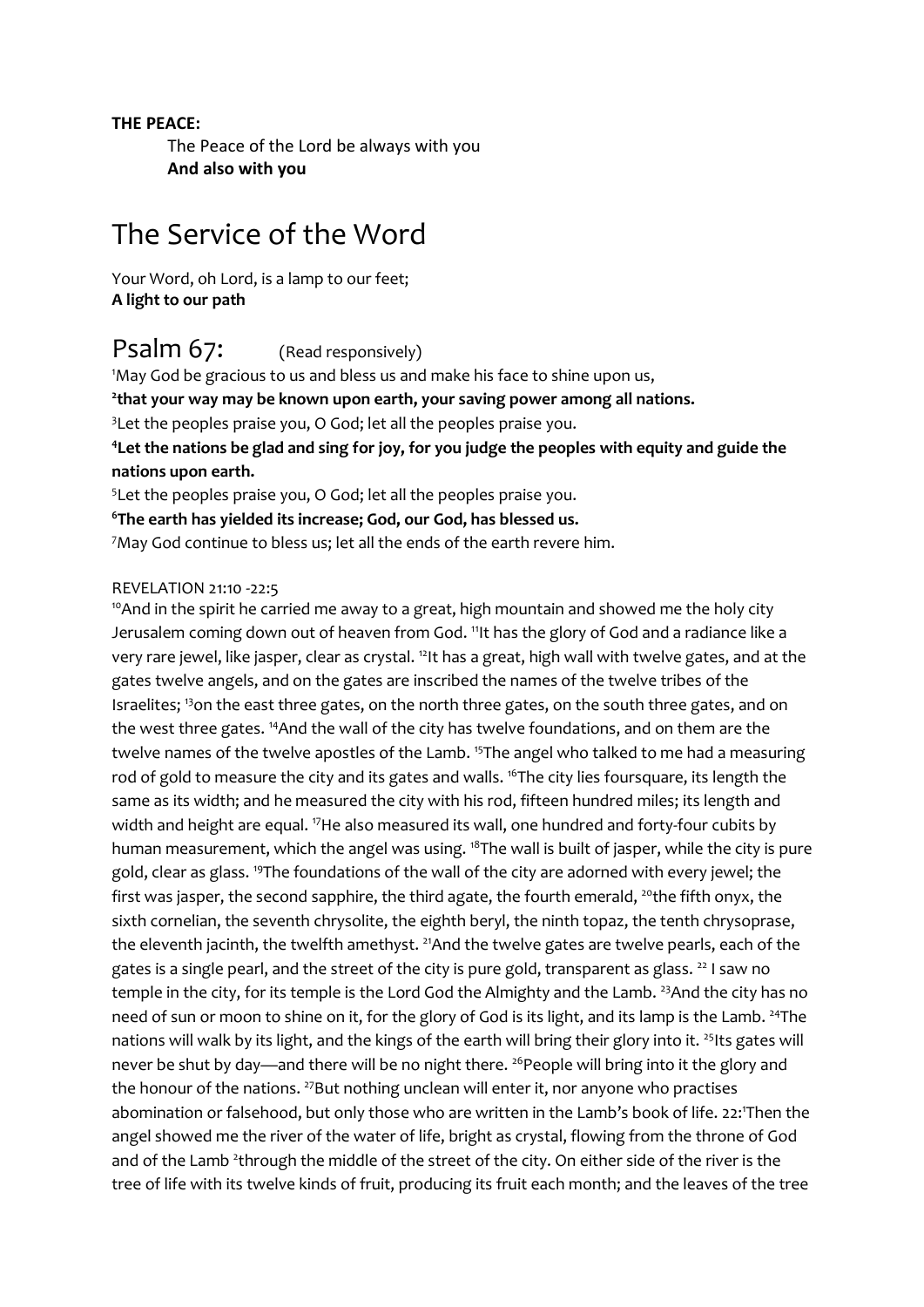are for the healing of the nations. <sup>3</sup>Nothing accursed will be found there anymore. But the throne of God and of the Lamb will be in it, and his servants will worship him; <sup>4</sup>they will see his face, and his name will be on their foreheads. <sup>5</sup>And there will be no more night; they need no light of lamp or sun, for the Lord God will be their light, and they will reign for ever and ever.

The Word of the Lord **Thanks be to God**

#### John 14:23-29

Jesus answered him, "Those who love me will keep my word, and my Father will love them, and we will come to them and make our home with them. <sup>24</sup>Whoever does not love me does not keep my words; and the word that you hear is not mine, but is from the Father who sent me.  $25$ "I have said these things to you while I am still with you.  $26$ But the Advocate, the Holy Spirit, whom the Father will send in my name, will teach you everything, and remind you of all that I have said to you. <sup>27</sup> Peace I leave with you; my peace I give to you. I do not give to you as the world gives. Do not let your hearts be troubled, and do not let them be afraid. <sup>28</sup>You heard me say to you, 'I am going away, and I am coming to you.' If you loved me, you would rejoice that I am going to the Father, because the Father is greater than I. <sup>29</sup>And now I have told you this before it occurs, so that when it does occur, you may believe.

The Gospel of the Lord **Praise to you Lord Jesus Christ**

### Reflection

EASTER CITY What do you like most – country or city!

*(show of hands)*

I prefer the country – especially Bonnie Doon!

Why?

Well, I get to build and cut wood with my chainsaw and enjoy the trees and the birds and all that surrounds the house we have built – it is not perfect but it is our little piece of paradise – including sitting in front of a warm log fire, toasting marshmallows and drinking coffee and reading the latest thriller by ….

I also like the country because it offers a break from the hustle and bustle and noise and stress of the city.

Recently, Ukraine won the Euro vision song contest. I am sure the group that represented Ukraine were very good, but I also suspect that there was quite a strong sympathy vote for them, including the public vote, that led to their victory.

However, what really struck me about their victory were some comments made about a vision and a city! A vision and a city! Let me explain.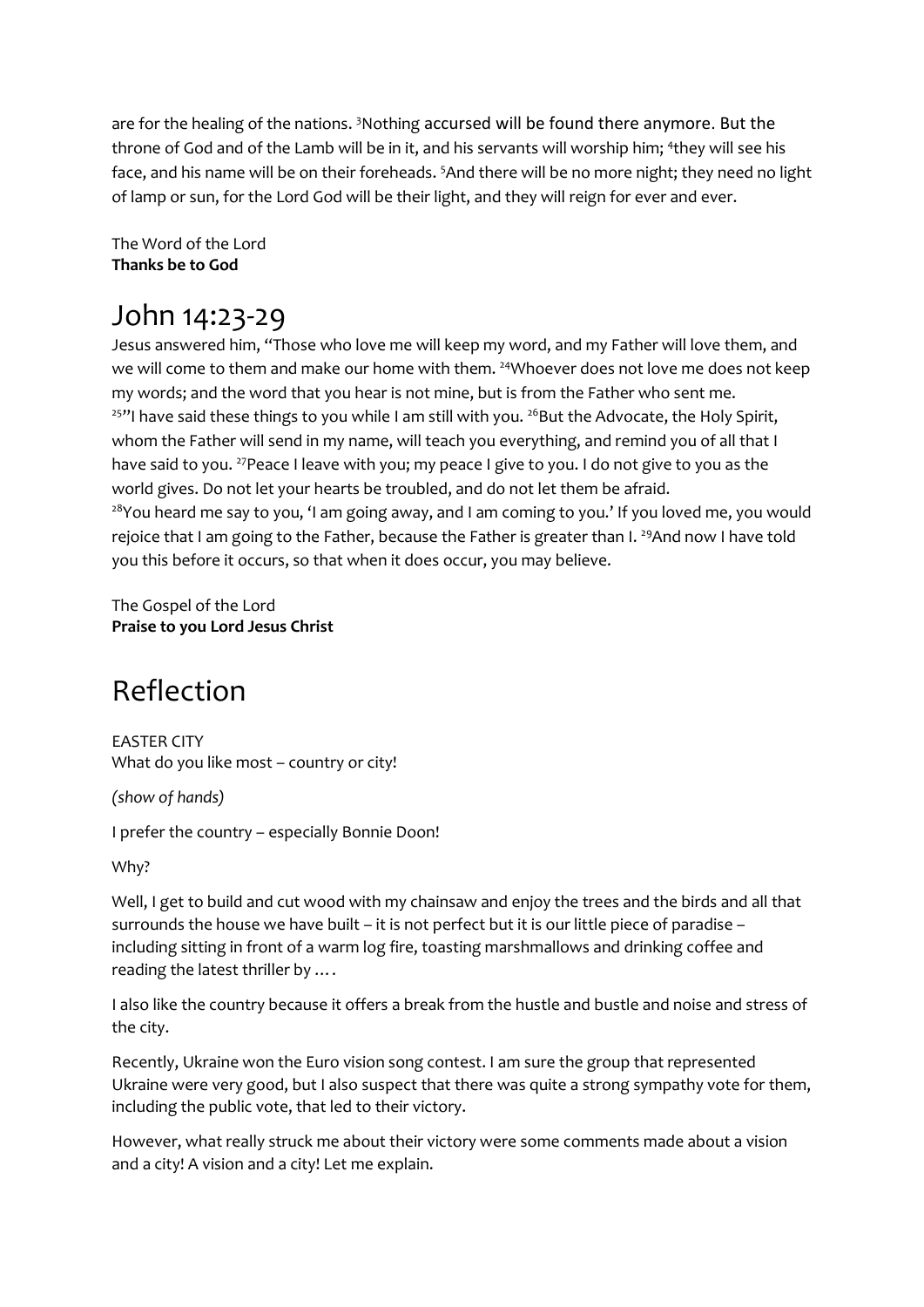The person making that comments was the President of Ukraine, Volodymyr Zelenskyy. He said that, in the future Ukraine would host the Euro vision song contest, and it would be held in the city of Mariupol. Now to my mind that was quite an extra-ordinary, in fact, VISIONARY comment because Mariupol is a city which has been reduced to absolute ruin by the brutal and relentless bombing and missile attacks perpetrated by Russia on that city. This relentless attack by the Russians has resulted not only in the deaths of 1000s of innocent citizens, but the reduction of the city and its buildings to rubble.

Zelensky's vision is a defiant and prophetic one of a city which lives anew, resurrected from the rubble, a city that sings defiantly and joyfully of unity, diversity, creativity and peace. A city which celebrates peace and community in the face of impossible destruction and brutality.

Either Zelenskyy is completely out of touch with reality, or he is a true visionary – I think the latter.

President Zelenskyy is a prophet and proclaimer of a New Jerusalem, if you like!

What do you think?

I think I hear a few thoughts out there suggesting, 'Never - that is impossible – how can such a vision come true within a city where all buildings, people and songs have been silenced and destroyed – no such vision can possibly be realised!'

Which brings us to the apparently impossible vision of the New Jerusalem that John's revelation envisages.

*<sup>10</sup>And in the spirit he carried me away to a great, high mountain and showed me the holy city Jerusalem coming down out of heaven from God.*

The language describing the Holy City is rich and extra-ordinary in its description of the city. ( in fact, much of the description of the city was not in the set reading but I thought it needed to be there so included the whole reading)

One commentator remarks:

unbelievable extravagance is at the heart of this passage: what awaits God's people includes every hope imagined and many that are beyond human conception.

So, before we venture any further let me elaborate on those words of that commentator, namely: 'what awaits God's people includes every hope imagined and many that are beyond human conception.'

We are so captured and limited by the reality of the World we live in, that we humans have great trouble in envisioning that which is beyond human conception/comprehension. Yet the actual reality is that most of our lives are in fact full of the incomprehensible: mystery and matters which are beyond our understanding, yet we fall into the trap of limiting the future and life to what WE can touch and describe and shape and make and break - anything beyond that is 'unreal' 'fantasy!'

But that such a limited view of our reality is NOT about ultimate reality!

So, hang loose with Volodymyr Zelenskyy and let your visionary senses run wild. I don't want to hear any, 'oh no that is impossible' or 'forget it!'

Be open to what this astonishing vision of God's New Jerusalem is and has to say to us – to you!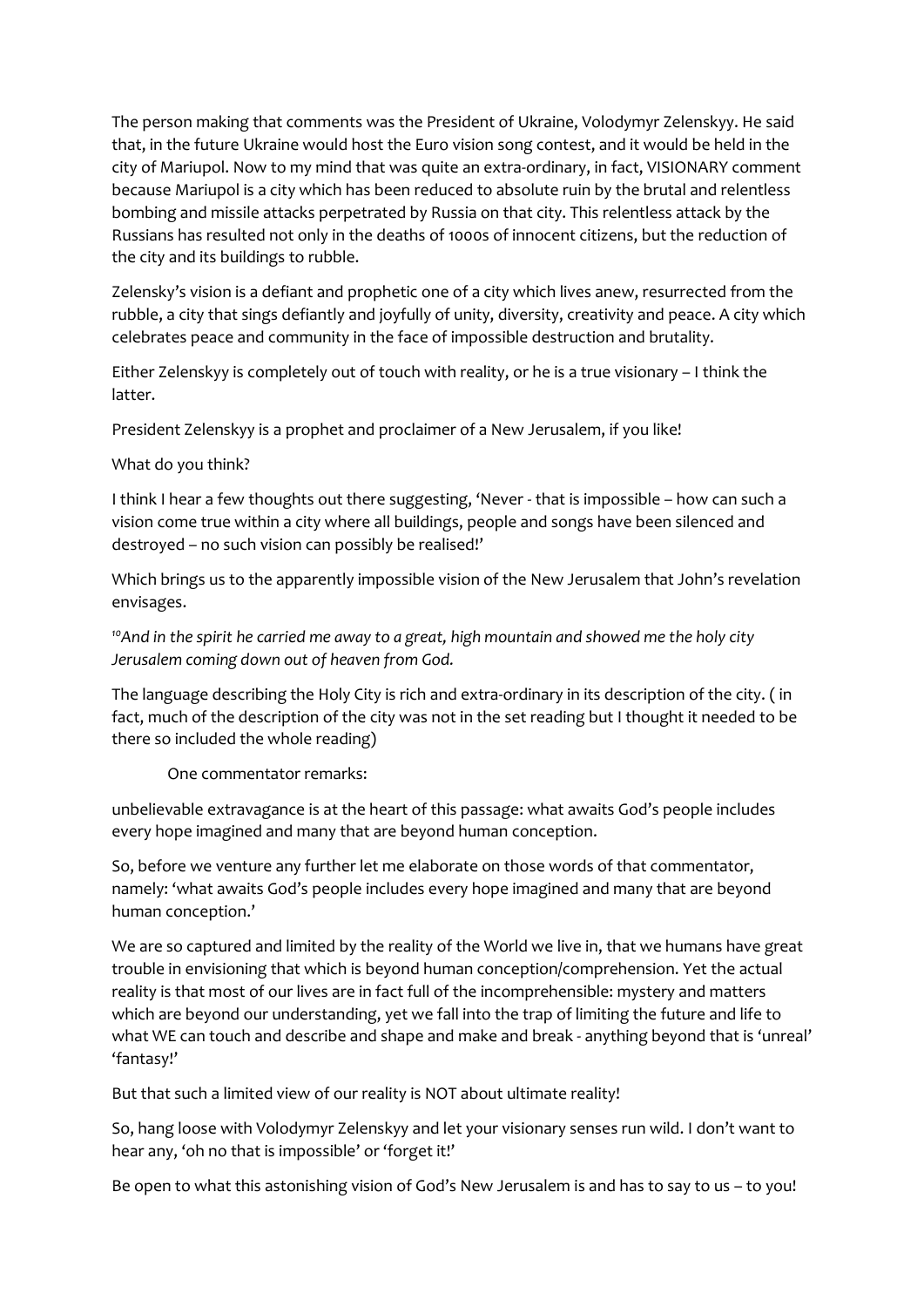The New Jerusalem is God's promised Heaven on Earth - the city of God, the New Jerusalem.

It comes from heaven to earth like a bride adorned for marriage. This is in fact a vision of God's ultimate gift to all his children, right here on little old insignificant earth. The gates of Heaven are opened to us all and gifted to us all. Here is God's redeemed community, the final fulfilment of the long and painful human story. It is sheer gift. Grace beyond imagining.

This vision of John's cannot possible describe what the ACTUAL New Jerusalem might be like, but we can grasp some of the characteristics from his Vision.

For example:

It is a place of pure and eternal light this city of God.

"*Its radiance is like a most rare jewel, like jasper, clear as crystal."*

It is a place of gold and jewels, symbols of rare and valuable beauty. There is nothing ugly or obscene in this community. All that has been swallowed up in the victory of the Son. This City is beauty beyond imaging – God's beauty made tangible; touchable.

There is also perfect symmetry in the dimensions of this city.

That is, it is a place that is in perfect harmony. Everything has been planned to have its perfect place, and everything is in that right place. A community where all is in divine balance.

This city of God is also a place of openness and welcome – a place of hospitality.

It welcomes people from every conceivable direction. The 12 gates are never shut, for its free citizens do not ever need to be shut in, nor are there enemies to be shut out. This is truly a community of *shalom,* a city of peace. There is no hunger and thirst, no suffering, no separation, no loss and grief. All those agonies are gone forever when God fulfils God's ultimate purposes.

Most remarkably, there is no temple. Why not? Surely in the divine city there have to be places to worship the Lamb of God! No church building, no cathedral, no chapel, no synagogue, no mosque. You see, all our temples, no matter how beautiful, are secondary. The secondary temples have been made obsolete! How!? By the presence and availability of God's own self.

And in this city, all who have lost their way finally come home forgiven and restored transformed. In this city God forgives, transforms and enlightens everything and everybody.

'Preposterous,' 'Absolutely preposterous,' I hear you say,'

But St John says, 'why not' and I also 'why not'?! Why not! Who among you is brave enough to suggest that this New Creation is beyond the Creator, lover, reconciler, transformer of ALL? WHO?

God who is pure love, God who is the Creator of ALL, ALL, God who floods the Universe, including the New Jerusalem with his life, the life which penetrates even the hearts that have become as hard as stone. The Easter God whose love and grace is supremely shown in and through his Son, who also is at the heart of this City – and in the Son's giving of himself, the Lamb who is at the centre completes and brings the city to its rightful place on earth.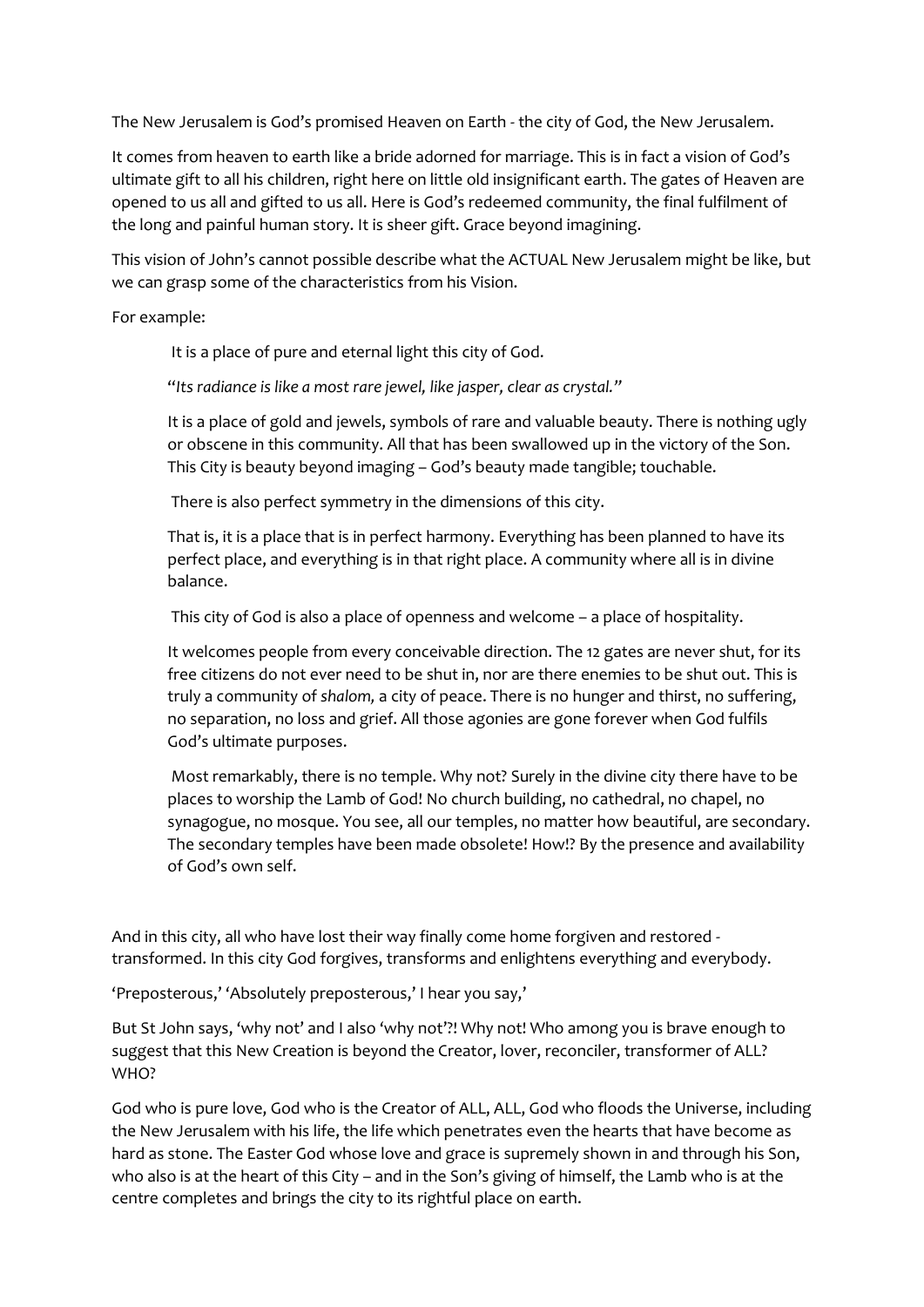After all, do we not pray daily or at least frequently, 'Our Father in Heaven, hallowed be your name, YOUR KINGDOM COME, YOUR WILL BE DONE ON EARTH AS IT IS IN HEAVEN!'

In God's good time, so be it!

BUT WHAT ABOUT NOW?

Where does that leave us now?

Well

We are the in-between-people. We are the 'not yet' people

We are the church; this flawed yet hope-filled community, city. We are NOT in the Holy City, not just yet.

But we ARE on the Way there! The Way of Christ – The Lamb of God who is at the centre of the city.

Despite our broken and flawed progress, nevertheless God calls, equips and enables us all to make a difference – 'a New Jerusalem – holy city' type of difference!

By the irresistible all engulfing grace of God, we who are in the church, this in-betweencity, the flawed community of faith, we are on the way to something far better.

We stand with John in his vision of the transformed new community of the Holy city. In fact, it is our only Hope and our only future. But oh my, what a hope and what a future!

*Then I saw a new heaven and a new earth........ and I saw the holy city, the new Jerusalem, coming down from heaven like a bride adorned for her husband.*

*And the city has no need for sun or moon to shine upon it, for God is its light and its lamp is the Lamb. By its light shall the nations walk, and the kings of the earth shall bring their glory into it, and its gates shall never be shut.*

Let us pray

Thank you, Lord for people like Volodymyr Zelenskyy who, where there was and is no hope, nevertheless visioned hope! In you we know our hope is never ultimately dashed, never lost, because through Christ Jesus, your Child, you have made all things new.

Fill us with your hope, especially when all looks hopeless around us.

We prayer in the name of the Lamb of God - Jesus, the Christ, who is at the heart of the City.

Amen

As you are able would you join me in the WE BELIEVE segment adapted from a Bruce Prewer reflection and printed in your order of service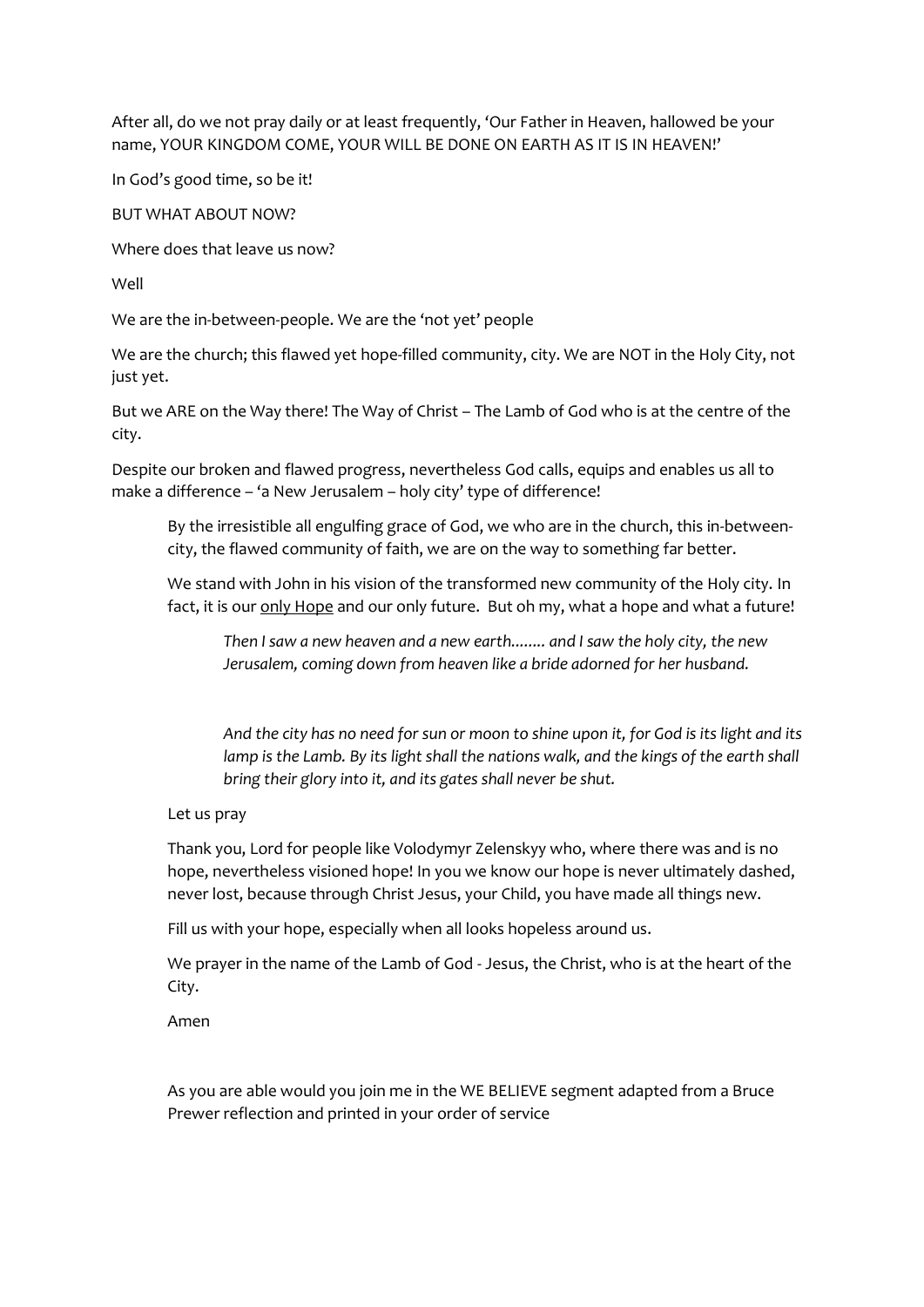#### **"**WE BELIEVE" STATEMENT: *(adapted from a Bruce Prewer reflection.)*

We believe:

in God the Creator, whose providence establishes all things since the first explosive moment of time and space;

#### **we believe in the purpose which flows through this planet earth and its array of living plants and creatures,**

**in farmers who love the earth too much to exploit and exhaust it,**

**in city people who respect water too much to waste it,**

**in old folk who still exclaim at rainbows and children who dance in sun-showers.**

We believe:

 in God the Saviour, who in Jesus has inside knowledge of the glory and shame of the human race;

 **in the Wounded Healer who shared both the pain and the wonder of Easter love,**

 **in those who give their hearts to him as the way, the truth and the light,**

 **in the busy who, nevertheless, make time for Christ in reaching out to the hungry and**

 **thirsty, the prisoner and the sick.**

 **in ordinary followers who dare go the second mile and forgive their enemies.**

We believe:

in God the Holy Counsellor, who comes from the Creator and Saviour to be our Friend and Helper for all time

**in the Friend who gives us the strength which unfolds in human weakness,**

**in people who understand that love is by far the Spirit's choicest gift,**

**in those who have found riches available within the poverty of the church,**

**in all who rejoice in the spring of joy which bubbles up into eternal life.**

We believe at least this much, and sometimes much more, because God

the Creator, Saviour, Counsellor,

**has embraced and baptised us with a new name which is forever,**

**called us to be good stewards of our unique planet-home,**

**and sends us out to become agents of reconciliation among all people.**

**Amen!**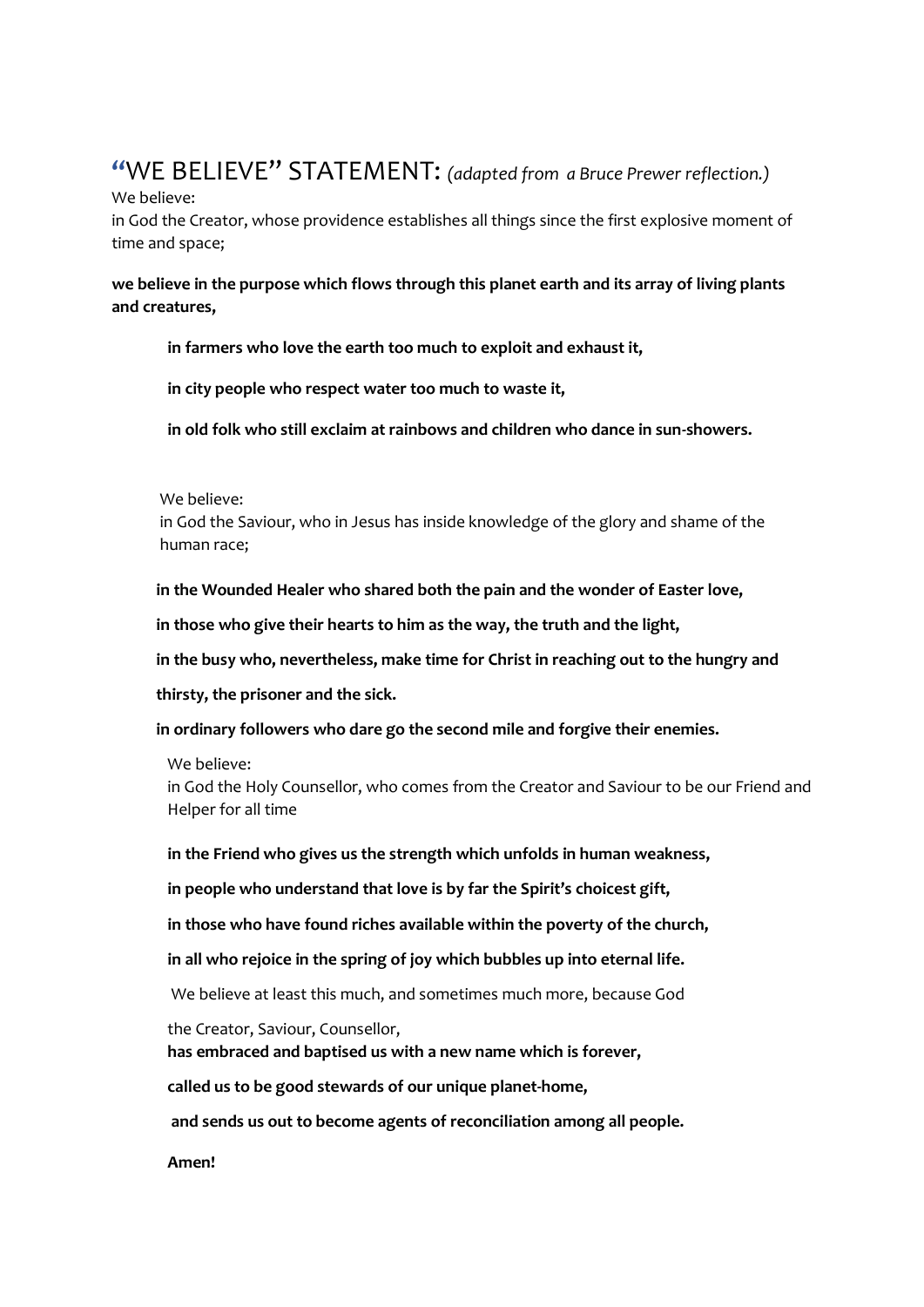### Prayers of the people – prepared by Warwick Barry

There are many needy souls, but few of us who take time to really pray for them. There are many suffering bodies, yet too few helpers to minister to them In our prayers of intercession, let us pledge ourselves to both loving prayer and loving deed. Let us pray.

Reconciling God, we pray for the peace of the world. Please continue your divine patience with us, and help us move closer to the destiny you promise.

For the end of all suspicion or rivalry among the many branches of your church.

Come with your peace, Lord Jesus;

*Please come and heal your people.*

For the exposure of all injustices, and for a new courage from all nations to outlaw them.

Come with your peace, Lord Jesus;

*Please come and heal your people.*

For a fairer sharing of the earth's resources and the feeding of the malnourished.

Come with your peace, Lord Jesus;

*Please come and heal your people.*

For the resettlement of refugees and the uplifting of the down trodden. Come with your peace, Lord Jesus; *Come and heal your people.*

For an end of terrorism and war, and for international commitment for just arbitration. Come with your peace, Lord Jesus; *Please come and heal your people.*

For the maimed and abused, diseased and the dying, the frightened and sorrowful. Come with your peace, Lord Jesus; *Please come and heal your people.*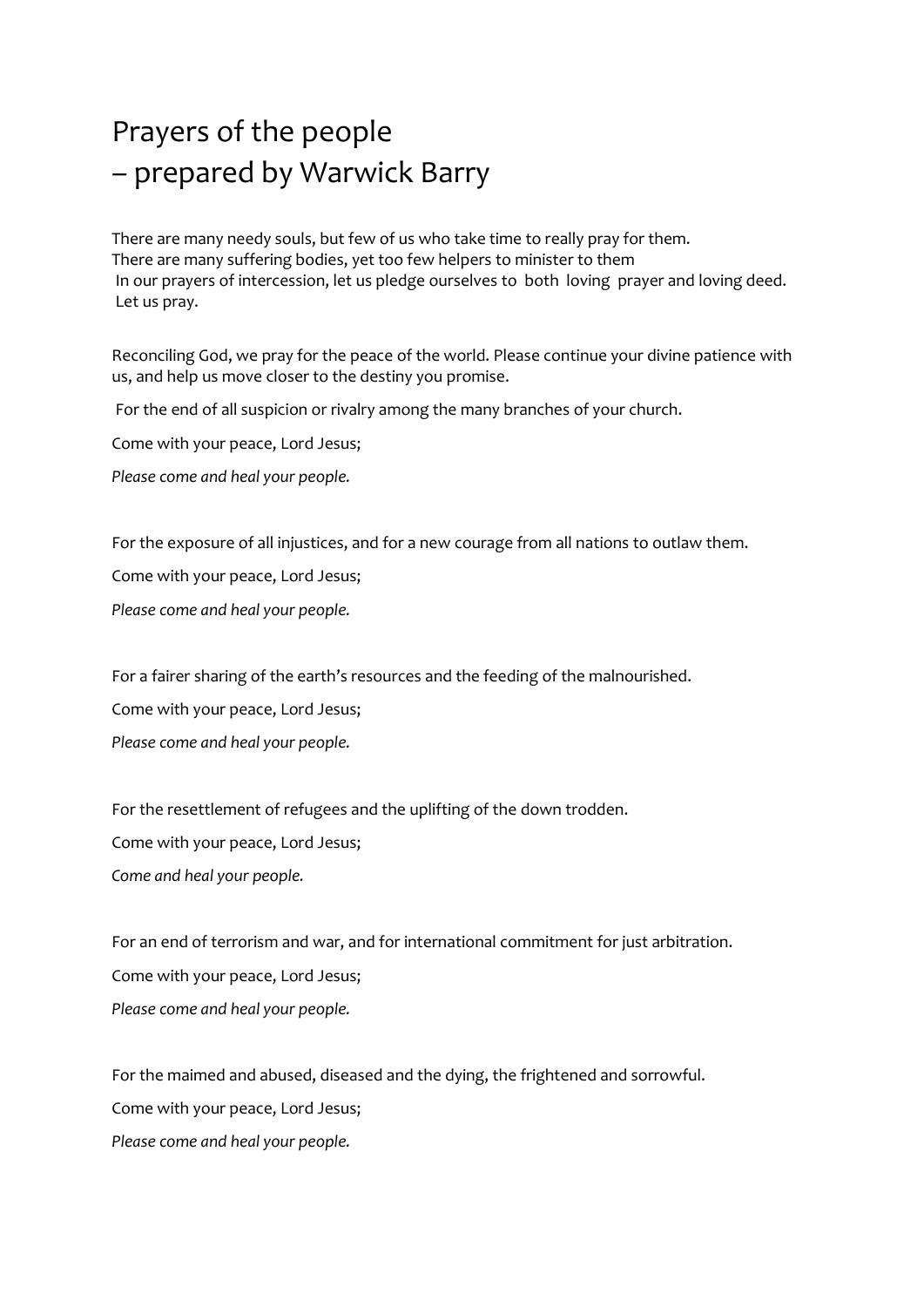Reconciling God, help us to allow the peace of Christ, which this world's sophistication cannot match, to keep us sure footed, even handed, and open armed; ready to assist those hurting folk whom you may send our way this week. Through Jesus Christ our Lord.

*Amen!*

Rev Bruce Prewer

#### The Lord's Prayer

Our Father in heaven, hallowed be your name Your kingdom come, Your will be done on earth as in heaven Give us this day our daily bread and forgive us our sins as we forgive those who sin against us Save us from the time of trial and deliver us from evil for the kingdom, the power and the glory are yours now and forever. Amen

#### Dismissal

And when the first things have passed away, when we wander down the streets of the new Jerusalem, we will find you waiting for us, our sisters and brothers gathered together around the Table of glory and wonder, where we will sing our praises to you forever, God in Community, Holy in One. **Amen.**

#### Sending out

Our God, who is gracious, sends us out to be a blessing. **With our hearts, we will sing God's praises; with our hands, we will serve God's people.** Jesus, who is our Brother, sends us to be with others. **We will comfort all whose hearts are troubled; we will go to help all who cry out to us.** The Holy Spirit, who is our Advocate, sends us into a broken world. **We will work for justice for all who are oppressed; we will teach songs of hope to all who despair.**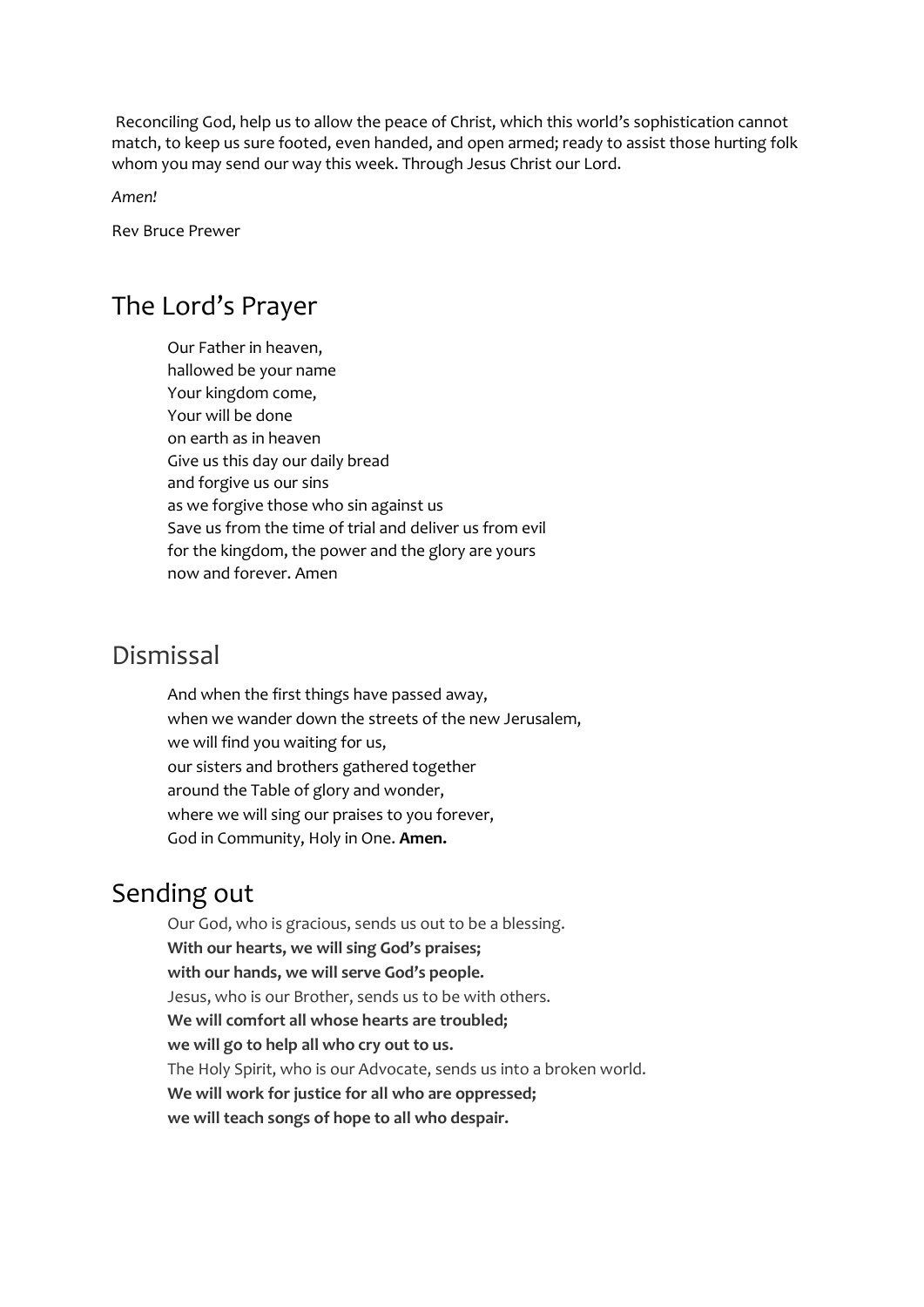#### Blessing

And may the Grace of our Lord Jesus Christ and the love of God and the fellowship of the Holy Spirit, be with you and remain with you always

**AMEN**

#### Word of mission

Go in peace to love and serve the Lord **in the power of Jesus' resurrection. Alleluia!**

*Call to Worship, Opening Prayers, Dismissal and Sending Out: (c) Thom M. Shuman*

22 May 2022 – service led by Ron Townsend Music Director: Mr Peter Hurley

Church Office Fridays, 9am-5.00pm – 0411 958 127 [office@ormond.unitingchurch.org.au](mailto:office@ormond.unitingchurch.org.au)

Website: [www.ormondunitingchurch.org](http://www.ormondunitingchurch.org/)

## NEWS AND NOTICES

#### **ORMOND UNITING CHURCH ANNUAL GENERAL MEETING**

Our Annual General Meeting this year will be held after Worship on **SUNDAY 29TH MAY 2022.**

Documents relating to the meeting will be sent by email and distributed to those not on email, in hard copy Friday 20<sup>th</sup> May. Please put this date in your diary – we would love to see as many people as possible attending and participating in this important meeting.

Brenda Grootendorst Congregational Secretary.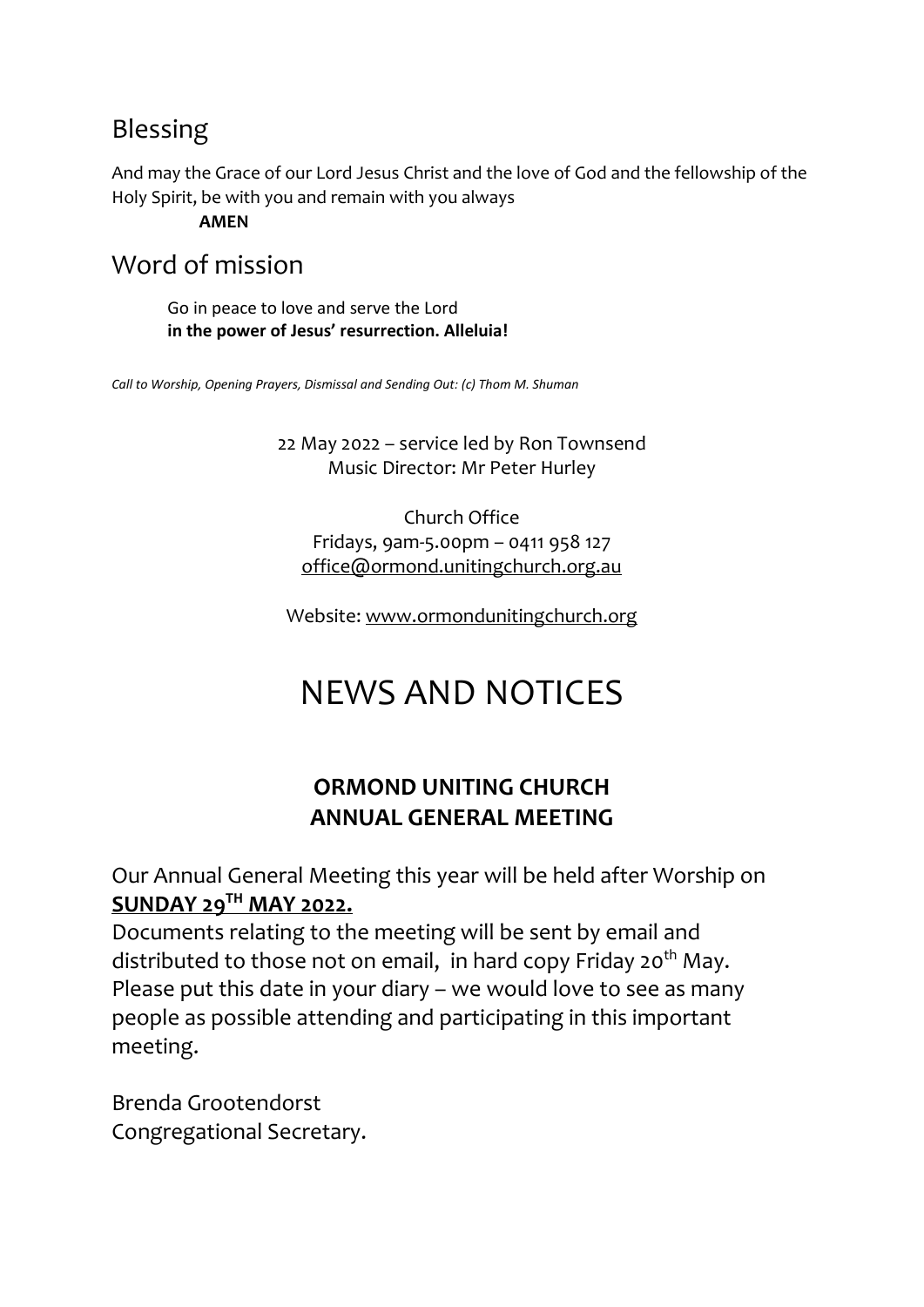#### **LEARNING HUB**

#### **Ormond Learning Hub (OLH) presents 'Eden to Babel: A Journey through the stories of Genesis 1-11'.**

Commencing June 2nd, these weekly sessions will challenge the notion that the early Genesis stories are literal history, scientific facts or irrelevant myths. We will explore both the inspiring and problematic role they have played in our culture, in our understanding of God and in how they can shape us as disciples.

Ormond Learning Hub, an offering of Ormond Uniting Church, is a safe, friendly and collaborative learning environment focused on faith formation.

For more information go to [https://www.ormondunitingchurch.org/ormond](https://www.ormondunitingchurch.org/ormond-learning-hub.html)[learning-hub.html](https://www.ormondunitingchurch.org/ormond-learning-hub.html) or call/SMS

Brad Denniston (Facilitator) on 0411 864 774

#### **CHURCH OFFICE COVERAGE**

Cathy O'Connor, from our church office has confirmed she will be leaving us on 27<sup>th</sup> May. Since the beginning of this year, Cathy has also been working in another job 4 days per week, but her OUC work on top of this means she is working more than full-time, which is not sustainable. Cathy informed us several months ago that she would need to resign her position at Ormond but (typical of Cathy) she has stayed on much longer than was legally necessary, as she didn't want to leave us in the lurch. Cathy has been a joy to work with and we will miss her, but we are fortunate to have recruited Cate McHarrie as our new Office Administrator. Cate is working with Cathy through to 27 May to help her transition into the job.

(Mardie Townsend)

#### **BOB's BOYS MEN'S BREAKFAST**

A reminder that Bob's Boys aka Men's Breakfast has commenced again, from **8.30am on the last Saturday of the month** meeting at **Fig Jam Café, 128 Koornang Road Carnegie.**

Contact: Neville Parker if keen to join in.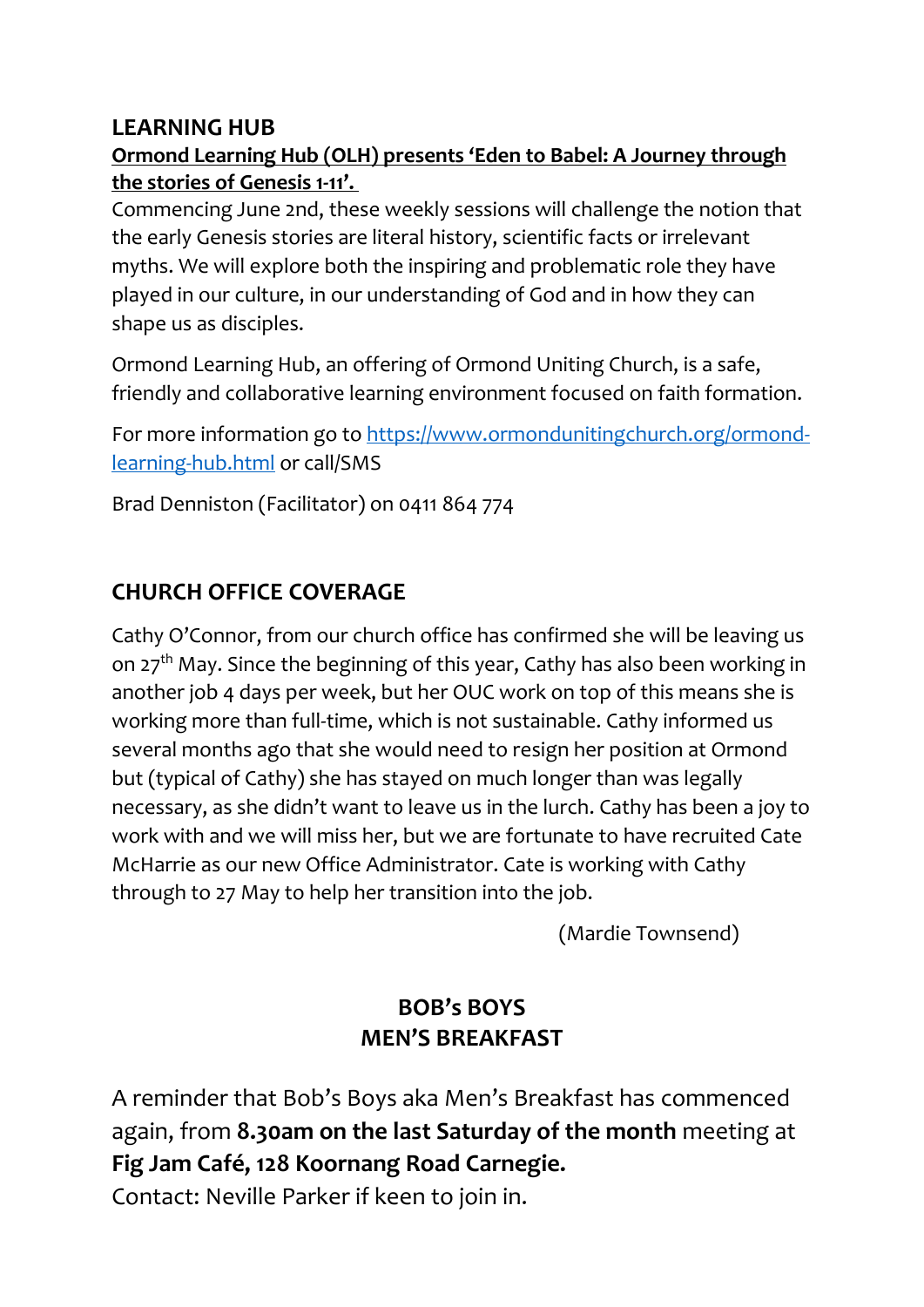#### **ACT FOR PEACE – UKRAINE CRISIS**

#### **Please refer to the link below for more information and ways to help.**

As we are all aware, the crisis in the Ukraine continues and there are ways to help. Please refer to the link [here](https://actforpeace.org.au/take-action/churches/helpukraine-church/?utm_campaign=EM22-MAR-UKR-eDM1-CH&utm_medium=Email&utm_source=ac) (Cntrl & click mouse) for more information and for the many ways to donate and help this appeal.

As we are all aware, the crisis in the Ukraine continues and there are ways to help. Please refer to the link [here](https://actforpeace.org.au/take-action/churches/helpukraine-church/?utm_campaign=EM22-MAR-UKR-eDM1-CH&utm_medium=Email&utm_source=ac) (Cntrl & click mouse) for more information and for the many ways to donate and help this appeal.



#### **Indigenous Art - GLEN EIRA GALLERY ( Town Hall)**

Members of Ormond UC may like to take the opportunity to visit this significant exhibition of Indigenous art close by (details below), at the Glen Eira Town Hall Gallery, corner of Glen Eira Rd and Hawthorn Roads, Caulfield. Gallery hours are Monday to Friday 10am to 5 pm and Saturday to Sunday , 1pm to 5pm, admission is FREE!

Alternatively you might wish to participate in a group visit to the exhibition with members of Ormond UC planned for Sunday the 29<sup>th</sup> May at 2pm that afternoon, that coincides with National Reconciliation Week. Following the visit you may wish to join others for a chat and coffee/cake at the Parkside Pantry ( near Caulfield Park one block away) about 3 pm. If you wish to attend with the group please let Warwick, Heather or Lorraine know by